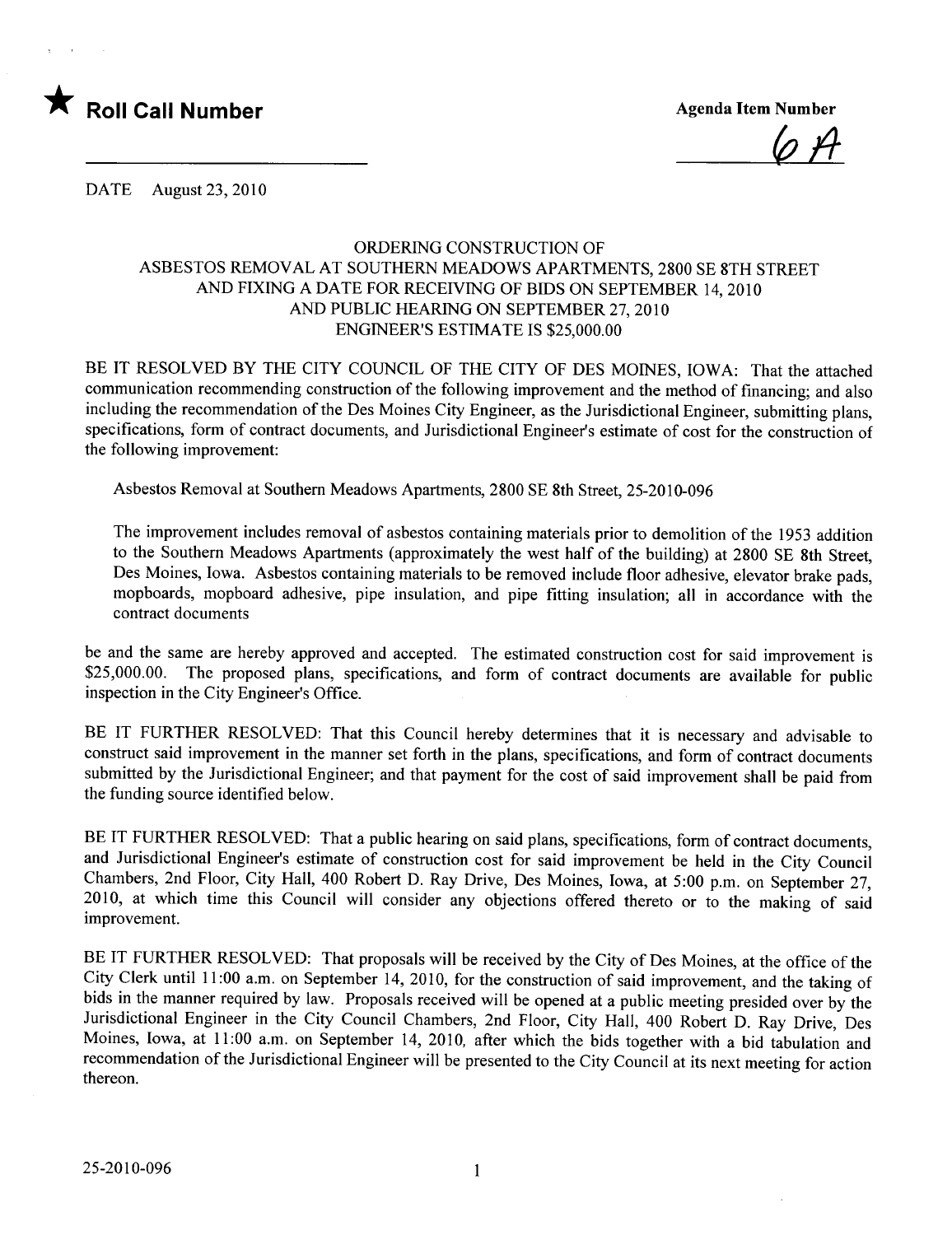

 $\mathcal A$ 

DATE August 23, 2010

BE IT FURTHER RESOLVED: That an appropriate Notice to Bidders and Notice of Public Hearing for said improvement be published in the Des Moines Register as provided and directed by Chapter 26 and/or 314, Code of Iowa.

(City Council Communication Number  $/2$  -530 attached.)

Moved by to adopt.

FORM APPROVED: FUNDS AVAILABLE

Kathleen Vanderpool Deputy City Attorney

Allen McKinley Des Moines Finance Director

Funding Source: FYI IOperating Budget, Page 71, Neighborhood Stabilzation Program (NSP) - Southern Meadows, CDBG2008901, Being:

Community Development Block Grant (CDBG), Neighborhood Stabilization Program (NSP) funds contracted by the Iowa Department of Economic Development (IDED)

## $\epsilon$

| <b>COUNCIL ACTION</b> | <b>YEAS</b> | <b>NAYS</b> | <b>PASS</b> | <b>ABSENT</b>   |
|-----------------------|-------------|-------------|-------------|-----------------|
| <b>COWNIE</b>         |             |             |             |                 |
| <b>COLEMAN</b>        |             |             |             |                 |
| <b>GRIESS</b>         |             |             |             |                 |
| <b>HENSLEY</b>        |             |             |             |                 |
| <b>MAHAFFEY</b>       |             |             |             |                 |
| <b>MEYER</b>          |             |             |             |                 |
| <b>MOORE</b>          |             |             |             |                 |
| <b>TOTAL</b>          |             |             |             |                 |
| <b>MOTION CARRIED</b> |             |             |             | <b>APPROVED</b> |
|                       |             |             |             |                 |
|                       |             |             |             | Mayor           |

I, Diane Rauh, City Clerk of said City Council, hereby certify that at a meeting of the City Council, held on the above date, among other proceedings the above was adopted.

IN WITNESS WHEREOF, I have hereunto set my hand and affixed my seal the day and year first above written.